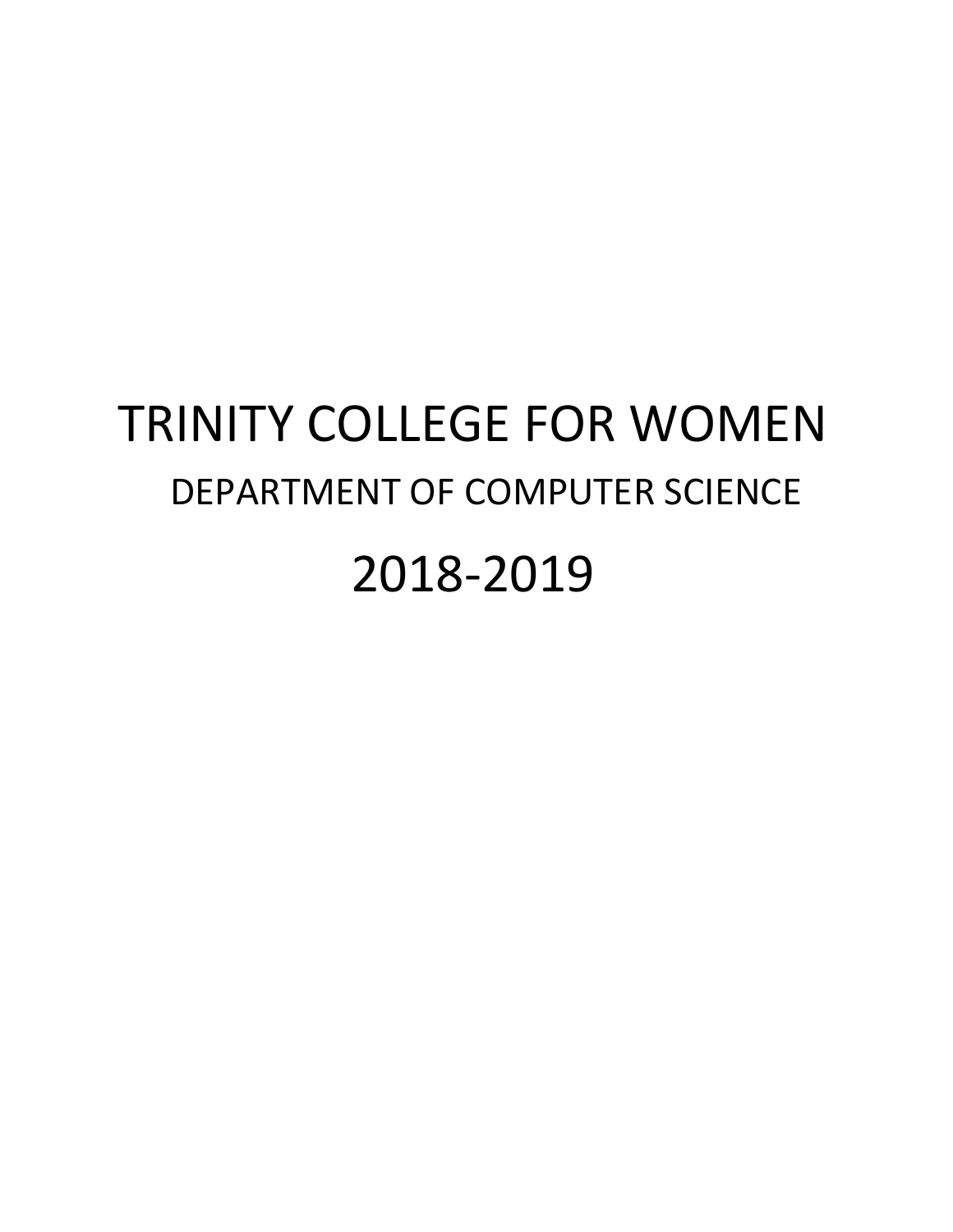### ORGANIZING COMMITTEE

**Chief Patron** Mr. P. K. SENGODAN, Chairman Patron Er. K. NALLUSAMY. Secretary **Advisory Committee** Dr. R. KULANDAIVEL. **Trustee** Mr. D. CHANDRASEKARAN. Trustee Mr. P. PALANISAMY, Trustee Mr. RAMA SRINIVAASAN, Trustee Mr. P. DHAYALAN, Trustee Mr. S. GOPAL, Trustee Mr. J. ARUN KUMAR, Trustee **Chair Person** Dr. M.R. LAKSHIMINARAYANAN Principal **Organizing Secretary** Prof. K. VALARMATHI Professor & Head, Dept. of CS. Mobile & Whatsapp: 9487570746 **Joint Secretary** Prof. R. NAVAMANI Mobile & Whatsapp: 8012355078 **Conference Co-ordinator** Prof. N.S. SENTHILKUMAR Administrative Officer & Faculty of CS., Mobile & Whatsapp: 9443515368 **Committee Members** Prof. A. VIJAYASARATHI, Mob: 9787578750 Prof. S. BHUVANESWARI, Mob: 9788013907 Dr. N. ELAMATHI, Mob: 9487494921 Prof. S. USHARANI, Mob: 9600335511 Prof. S. PRIYA, Mob: 8012033472 Prof. K. MEKALA, Mob: 9003454940 Prof. M. MALATHI, Mob: 9443706257 Prof. N. VIJAYARANI, Mob: 9345194779 Mrs. D. PRABHA, Programmer Our Other Educational Institutions

(i) Trinity Academy Matric Hr.Sec. School And (ii) Trinity International School (CBSE),

**Trinity Nagar, Mohanur Road,** 

**Trinity College for Women, Namakkal INTERNATIONAL CONFERENCE**  $ON$ "RECENT INNOVATIONS IN COMPUTER SCIENCE & **INFORMATICS" (RICI) REGISTRATION FORM** Name Designation Department **College Address:** Category: Student/Faculty/Research Scholars/Others Address for Communication: Mobile Number E-Mail Id Title of the Paper: Whether you are : Participating/Presenting Registration Fee : DD/Cash **PAYMENT DETAILS DD** Amount

#### DD<sub>No.</sub> Date: **Bank Name** The DD should be drawn in the favour of "The Principal, Trinity College for Women, payable at Namakkal". In case of fund transfer Account Name : The Principal, Trinity College for Women. Account No. : 1177115000005030 : KVBL0001177 **IFSC**  $:636053011$ **MICR Code Bank Name** : The Karur Vysya Bank Ltd., Namakkal West. Note: Registration Kit, Lunch, Tea, Snacks and certificate will

be provided to all the participants.

Signature of the Head of the Institution

# **Trinity College for Women** (Arts & Science)

(Permanently Affiliated to Periyar University, Salem) Namakkal - 637 002, Namakkal Dt., Tamil Nadu

## **One Day**

**International Conference**  $On$ **"RECENT INNOVATIONS IN COMPUTER SCIENCE & INFORMATICS**<sup>77</sup> 10<sup>th</sup> August 2018, Friday



## Organized by

PG & Research Department of **Computer Science** 

| hone No.         | $: 04286 - 266669$                    |
|------------------|---------------------------------------|
| <b>Iobile No</b> | : 9487570746, 8012355078              |
|                  | Vebsite: www.trinitycollegenkl.edu.in |
|                  | Email: trinicsdept@gmail.com          |
|                  | trwcshod@trinitycollegenkl edu ii     |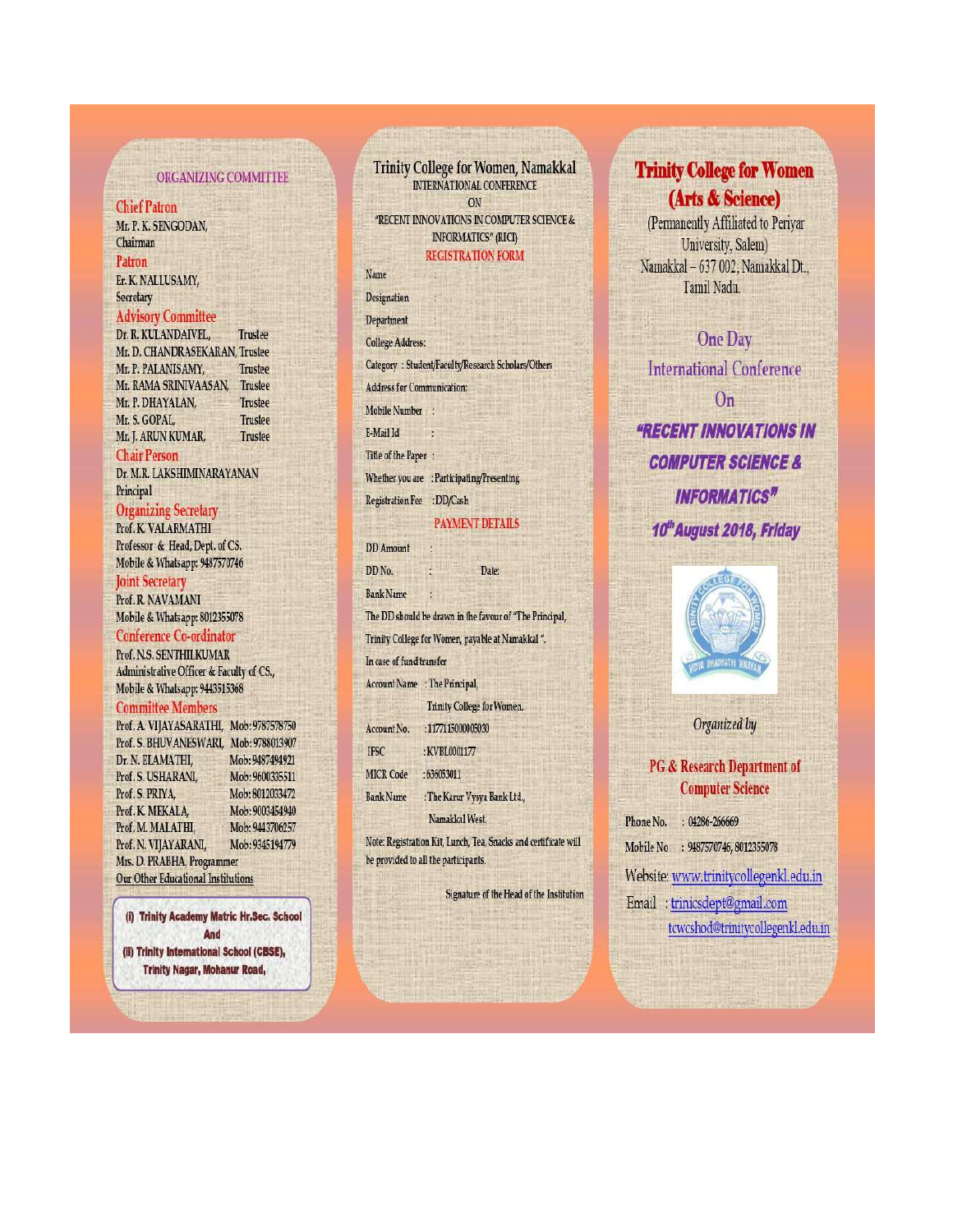#### **About the Trust**

Trinity Academy Charitable Trust incepted on 1998. Under this trust, Trinity College for Women (Arts and Science) is functioning. Its head office is situated in Trinity Nagar, Mohanur Road, (SH-95), Namakkal Taluk & District in Tamil Nadu State. The main aim of this trust is upliftment, enhancement and growth of women's higher education in and around Namakkal surroundings. Every year, these trustees of our college are given management special scholarship for the benefit of meritorious students, sports achievers and economically backward students.

#### **About the College**

Trinity College for Women (Arts and Science) is permanently affiliated to Periyar University, Salem-636 011. It was started in the Year of 2000 with the aim of imparting higher education to women students. Our Motto is "Knowledge is Power". The college aims to "Install Discipline, Education and Service".

At present our college offers the following UG, PG and Research Courses.

| <b>PG Courses</b>                            |  |  |  |  |
|----------------------------------------------|--|--|--|--|
| M.A. English                                 |  |  |  |  |
| <b>M.Sc Mathematics</b>                      |  |  |  |  |
| M.Sc Computer Scienc                         |  |  |  |  |
| M.Com                                        |  |  |  |  |
| M.Sc. Physics                                |  |  |  |  |
| <b>B.Sc Computer Science M.Sc. Chemistry</b> |  |  |  |  |
| <b>Research Courses</b>                      |  |  |  |  |
| M.Phil. English                              |  |  |  |  |
| M.Phil. Comp. Science                        |  |  |  |  |
| <b>M.Phil. Commerce</b>                      |  |  |  |  |
|                                              |  |  |  |  |

#### Apart from this

Ph.D. Computer Science (PT), Ph.D. Commerce (PT) & Ph.D. Tamil (PT) are offered.

#### Location of the College

Our Trinity College for Women (Arts and Science) is situated in Vagurampatti village (Namakkal-Karur state highway via Mohanur & Vangal), The distance of the College is 4 kms from Namakkal, 28 kms from Karur, 58 kms from Salem, 59 kms from Frode, 120 kms from Tiruppur, 160 kms from Coimbatore, 85 kms from Trichy(Nearest Airport), 175 kms form Madurai, 260 kms from Bengaluru and 370 kms from Chennai. The closest bus stand and Railway station is Namakkal.

#### **About the Department**

The Department of Computer Science and Applications was established in the year 2000. Our departments offers B.Sc., BCA., M.Sc., and M.Phil., Ph.D., Part time courses. Our department has well experienced, qualified, committed faculty members who produce excellent results in the University Examinations.

#### **About the Conference**

Computer Science and Informatics specializes in the training of students who want to apply their knowledge of technology in scientific environments (Computer Science) or in the corporate world (Informatics). It is an opportunity to observe the recent researches, results and ideas in computer science and informatics. The primary objective of the conference is to promote scientific information exchange amongst subject experts, researchers, developers and students.

The scientific program of the conference will consist of presentation by the students and research scholars. The conference will address the recent developments and trends in computer science and informatics.

#### **Resource Persons**

Experts from leading educational institutions and IT industries will handle the sessions.

#### **Areas for Papers**

- > Data Mining & Data Warehousing
- > Big Data Analysis
- ▶ Wireless Sensor Networks
- $\triangleright$  Internet of Things
- $\triangleright$  Software Engineering
- > Artificial Intelligence
- > Multimedia and its Applications
- Advanced Operating System
- > Discrete Structure
- > Trouble Shooting
- > Digital Image Processing
- > Cloud/Grid/Green/Mobile/Soft Computing
- > Web Design & Security
- > Network Security
- > Social Networks
- Growth of E-Commerce
- And Other Topics related to RICI Theme

#### **Registration Fees**

| <b>Student Delegates</b> | : Rs. 250 |
|--------------------------|-----------|
| Research scholars        | : Rs. 300 |
| <b>Faculty Delegates</b> | : Rs. 350 |
| Industrialists           | : Rs. 500 |
| Participants             | : Rs. 200 |
| Note:                    |           |

The abstract of the paper in about 200 words should be sent to the E-Mail:

#### trinicsdept@gmail.com, tcwcshod@trinitycollegenkl.edu.in.

The papers should be in IEEE format. Author has

to pay Rs.900 in addition with Registration Fee for the publication of Article in the UGC approved journal of "Research Explorer" (International Journal) with ISSN Journal Number: 63185 (Only for selected Papers).

#### **Important Deadlines:**

| Abstract                               | $: 18-07-2018$ |
|----------------------------------------|----------------|
| <b>Full Paper Submission</b>           | $: 27-07-2018$ |
| Last Date for Registration: 01-08-2018 |                |
| Date of Conference                     | $: 10-08-2018$ |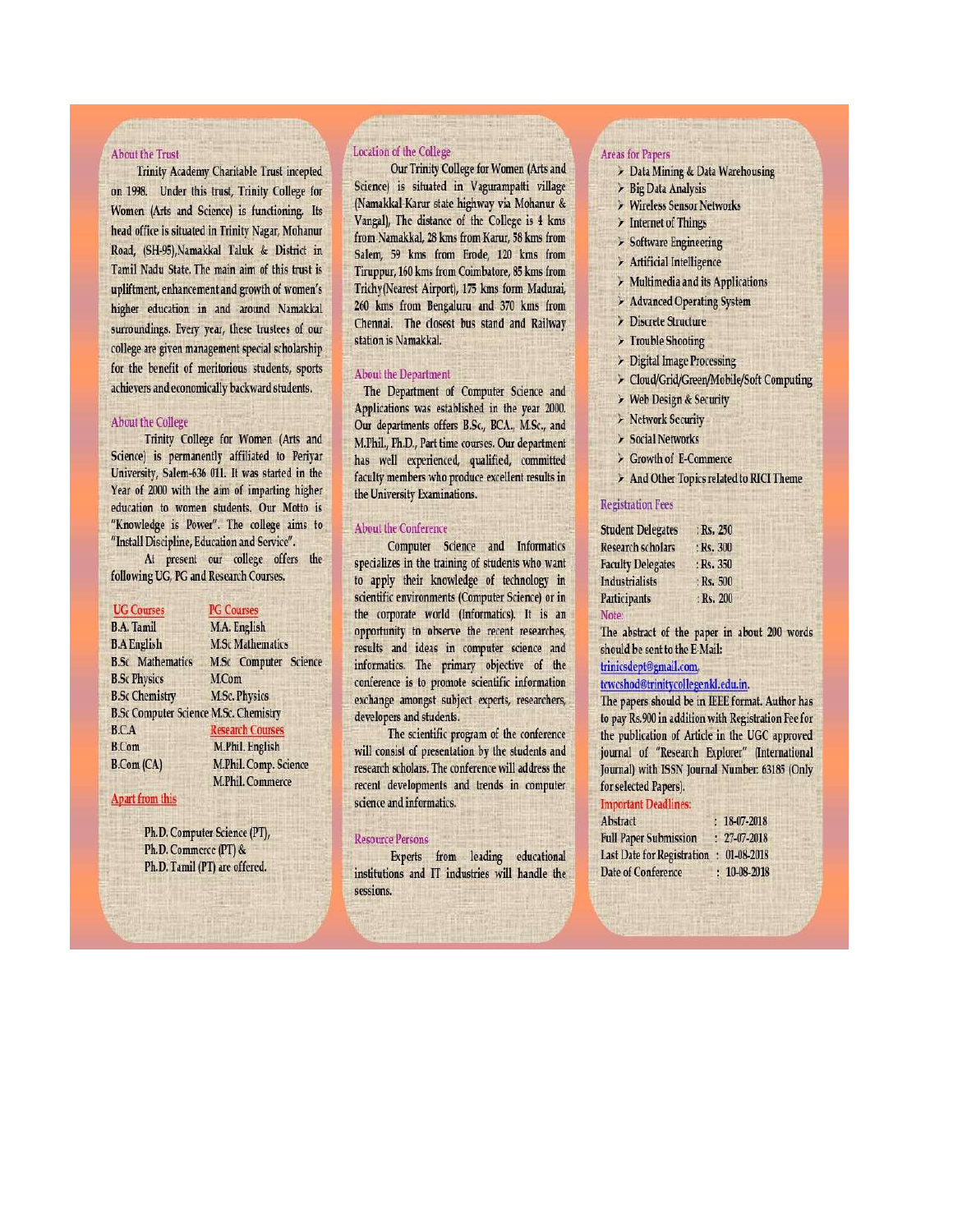





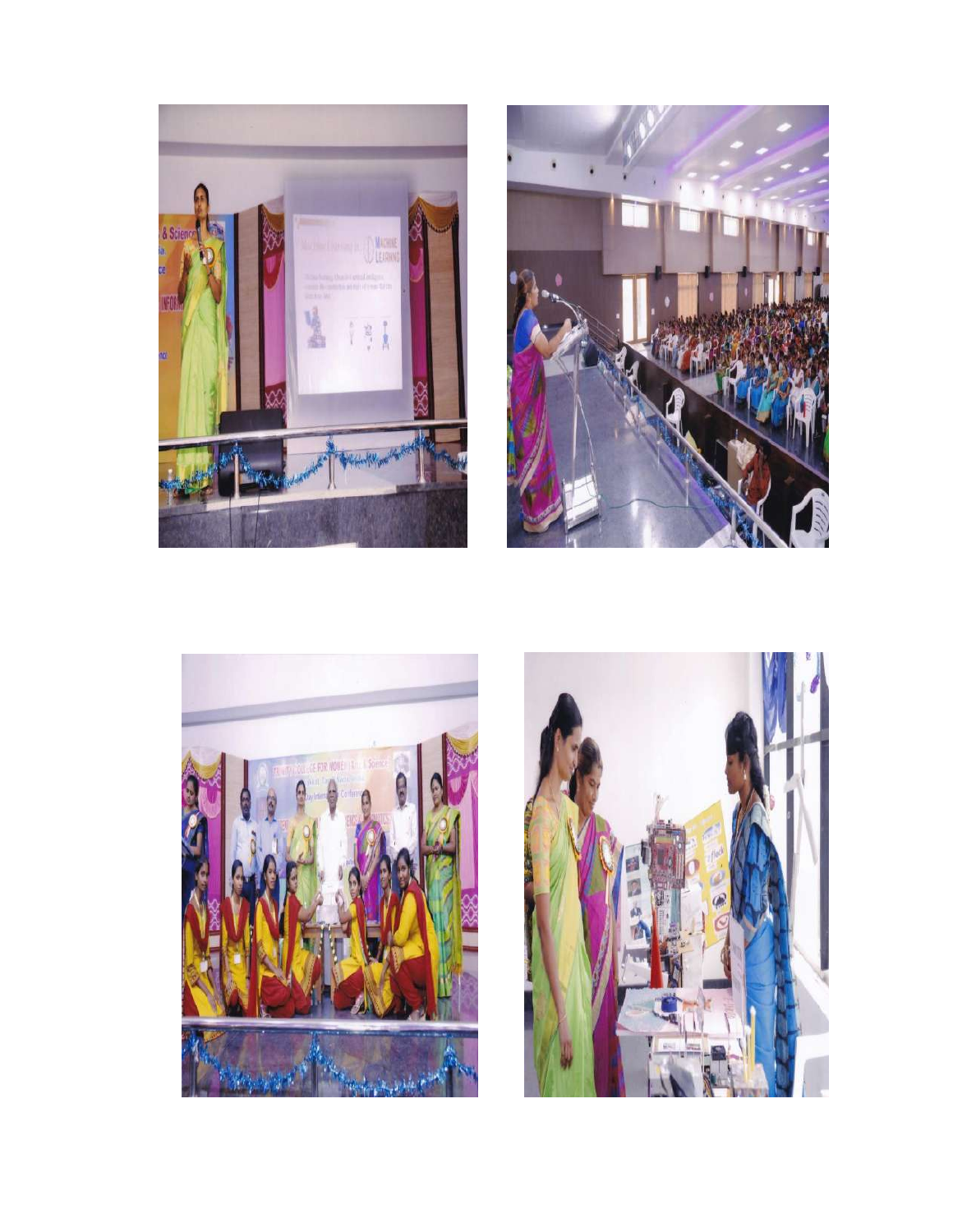## **RECENT INNOVATIONS IN COMPUTER SCIENCE AND INFORMATICS**

 Our College PG and Research department of Computer Science and Computer Applications have organized a one day international conference entitled "**Recent Innovations in Computer Science and Informatics"** on **10th August 2018** in our College new air-conditioned conference hall.

 **Dr. K. Jothimani, Professor of MCA, Kurinchi Venkatramana Gowda (KVG) College of Engineering, Sullia, Dakshin Karnataka District, Karnataka state and Dr. N. Umadevi, Associate Professor and Head, Department of Computer Science and Information Technology, Sri Jayendrar Saraswathy Maha Vidyalaya College of Arts and Science, Singanallur, Coimbatore** were the chief Guests.

This conference was a superb successfulness.

 More than 140 research papers have received in this conference till now. 40 research papers have been presented in the technical session of this conference. Apart from our students of Trinity College for Women some research scholars, faculty members and students from Karur Kongu College of Arts and Science for Women, Karur, Shri Sakthi Kailash College for Women, Salem, Pavai Arts and Science College for Women, Pachal, Rasipuram, Government Arts College, Salem – 7, Muthayammal College of Arts and Science, Rasipuram, Muthayammal Memorial College of Arts and Science, Rasipuram, Selvamm Arts and Science College, Namakkal, Sengunthar Arts and Science College, Tiruchengode, Mahendra College of Arts and Science, Kalipatti, Tiruchengode, Vivekananda College of Arts and Science College for Women, Tiruchengode, M. Kumarasamy College of Engineering and Technology, Dhalavaipalayam, Karur, etc, have actively participated in this conference.

 Mr. P.K. Sengodan, Chairman of the College presided over the conference. Er. K. Nallusamy, Secretary of the College, Dr. R. Kulandaivel, President, Trinity Academy, Mr. D. Chandrasekaran, Secretary of Trinity Academy Matric Higher Secondary School, Namakkal, The Promoters of Trinity Academy Mr. P. Palanisamy, Mr. Rama Srinivaasan, Mr. S. Gopal, Mr. P. Dhayalan, Mr. J. Arunkumar and the former Prinipal of the College Dr. K. Muthuraj offered the felicitation address Dr. M.R. Lakshiminarayanan, Principal of the College welcomed the gathering.

 The topics of Data Mining and Data Warehousing, Big Data Analysis, Wireless Sensor Networks, Internet of Things, Software Engineering, Artificial Intelligence, Multimedia and its Applications, Advanced Operating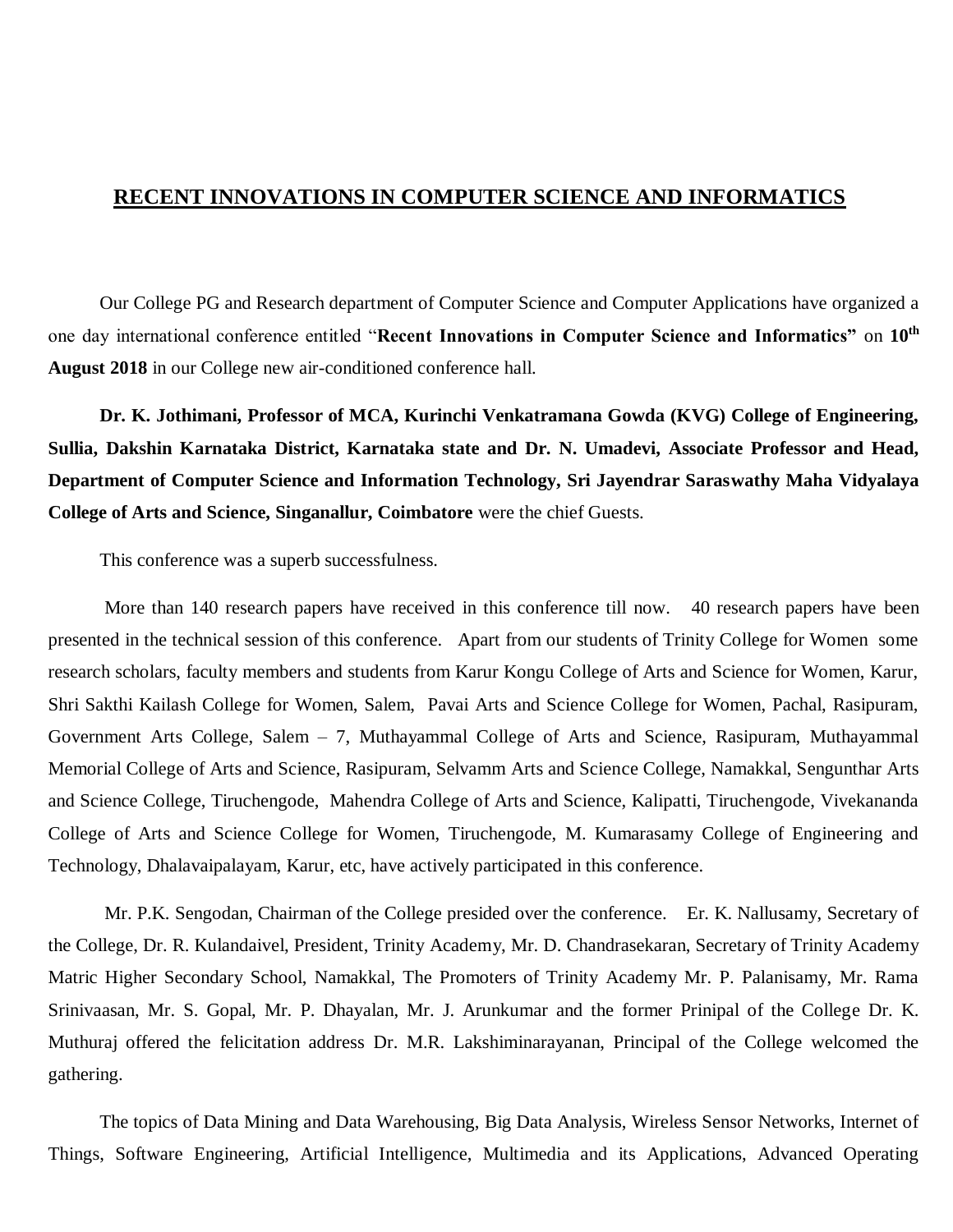System, Discrete Structure, Trouble Shooting, Digital Image Processing, Cloud/Grid/Green/Mobile/SofComputing, Web Design and Security, Social Networks, Growth of E-Commerce, etc., were presented by the research scholars and students.

 The faculty of Computer Science and Computer Applications Mrs. K. Valarmathi, Mrs. R. Navamani, Mrs. A. Vijayasarathi, Mrs. S. Bhuvaneswari, Dr. N. Elamathi, Mrs. S. Usharani, Mrs. S. Priya, Mrs. K. Mekala, Mrs. M. Malathi, Mrs. N. Vijayarani, Mrs. D. Prabha, Mrs. V. Gayathri and the Administrative Officer Mr. N.S. Senthilkumar were present on that occasion.

"**E-waste Exhibition**" was held on the same day. Our Computer Science and Computer Applications students of Trinity College for Women have nicely arranged this exhibition.

More than 700 students participated in this conference.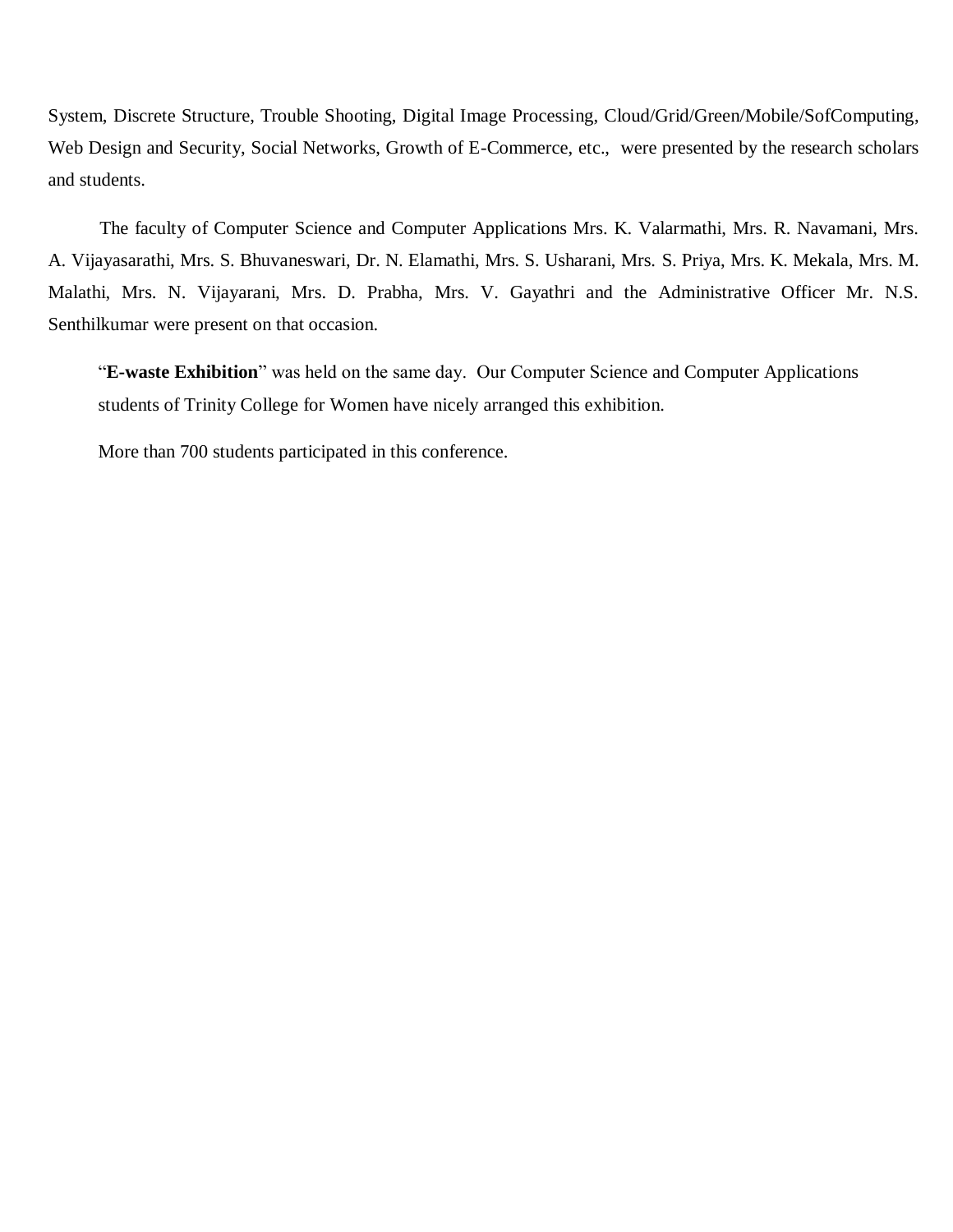| <b>VALEDICTORY FUNCTION</b><br>Date: 11-09-2018 (Tuesday)<br>Time: 3:00 PM<br>Valedictory Address : Mr.D.Chanadrasekaran,<br>Former Faculty, Dept. of<br>Commerce, Aringar Anna<br>Govt. Arts College,<br>Cheyyar - 604407<br>Thiruvannamalai Dt. | TAMIL NADU STATE COUNCIL FOR SCIENCE &<br>TECHNOLOGY(TNSCST), CHENNAI<br><b>AND</b>                                                                                                                                                       |
|---------------------------------------------------------------------------------------------------------------------------------------------------------------------------------------------------------------------------------------------------|-------------------------------------------------------------------------------------------------------------------------------------------------------------------------------------------------------------------------------------------|
| Felicitation Address : Mr. Rama Srinivaasan,<br>Secretary,<br>Trinity International School.<br>Mr.S.Gopal, Director,<br>Trinity Academy.<br>Mr.P.Dhayalan, Director,<br>Trinity Academy.<br>Mr.J.Arunkumar, Director,<br>Trinity Academy.         | NATIONAL COUNCIL FOR SCIENCE TECHNOLOGY<br>COMMUNICATION(NCSTC), NEW DELHI<br><b>AND</b><br>TRINITY COLLEGE FOR WOMEN(ARTS & SCIENCE)<br><b>NAMAKKAL</b><br>DEPARTMENT OF COMPUTER SCIENCE                                                |
| <b>Feed Back</b><br>Certificate<br>Distribution:<br>Vote of Thanks<br>: Mrs.K.Valarmathi.<br>Programme Coordinator &<br>Asst. Prof. Department of<br>Computer Science,<br>Trinity College for Women<br>National Anthem                            | Jointly Organize the 2 day programme on<br>"COMPUTER LITERACY PROGRAMME FOR<br><b>KOLLI HILLS SC &amp; ST STUDENTS"</b><br>Date: 10th September 2018 (Monday)<br>11th September 2018 (Tuesday)<br>Venue: TRINITY COLLEGE CAMPUS, NAMAKKAL |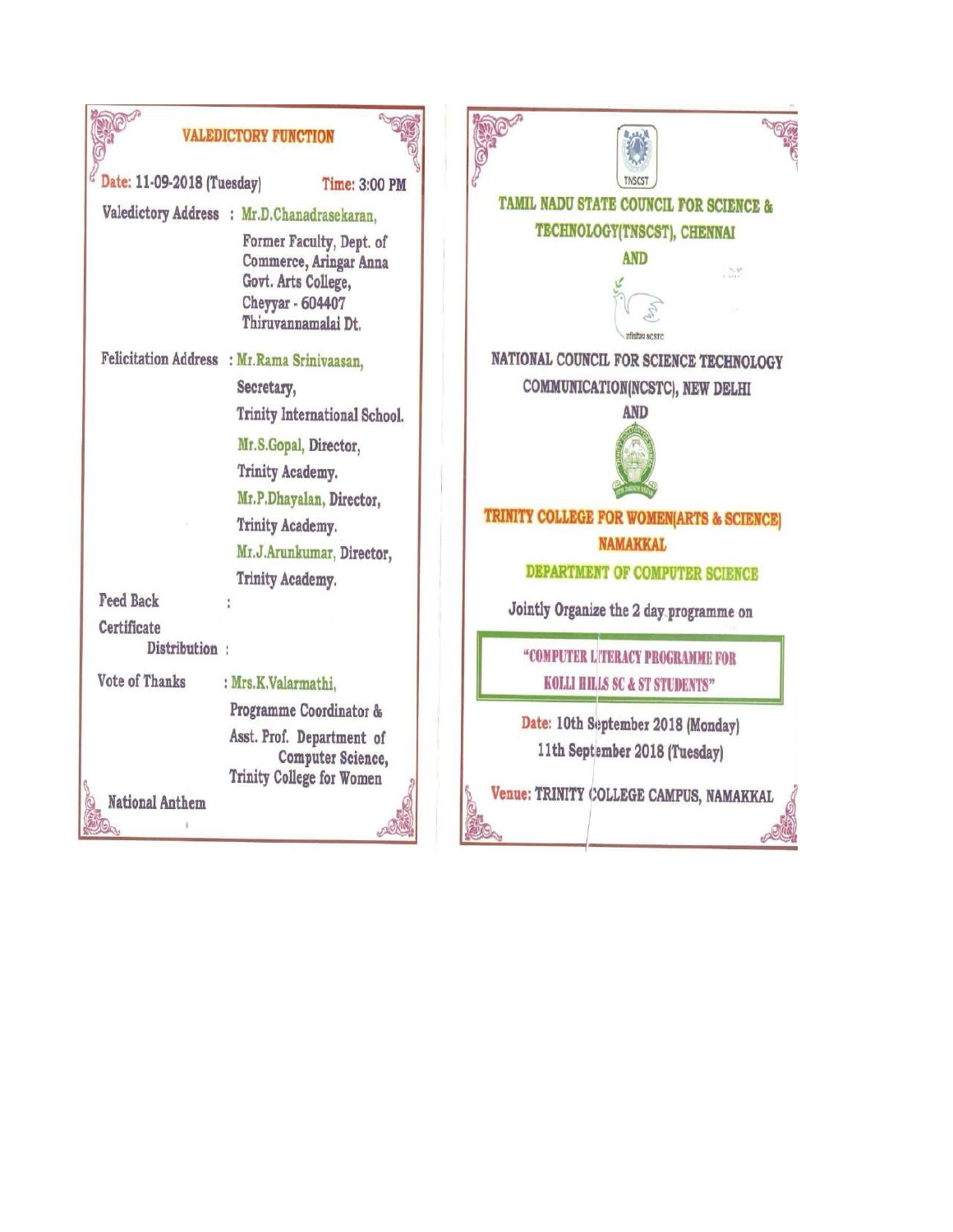

Inaugural Address : Prof.G.Mayilvaganan, Asst. Prof. in Computer Science Aringar Anna Govt. Arts College, Namakkal-637002. Technical Session : Mrs.R.Valarmathi, Co-ordinator, Sumo Computers, 145-E, Trichy Main Road, Namakkal - 637001. And Mr.N.S.Senthilkumar, Mrs.R.Navamani, Mrs.A.Vijayasarathi Mrs.S.Bhuvaneswari, Dr.N.Elamathi Mrs.S.Usharani, Mrs.S.Priya Mrs.K.Mekala, Mrs.M.Malathi, Mrs.N.Viayarani, Mrs.D.Prabha Mrs.V.Gayathri **Faculty Members of** Computer Science, **Trinity College For Women**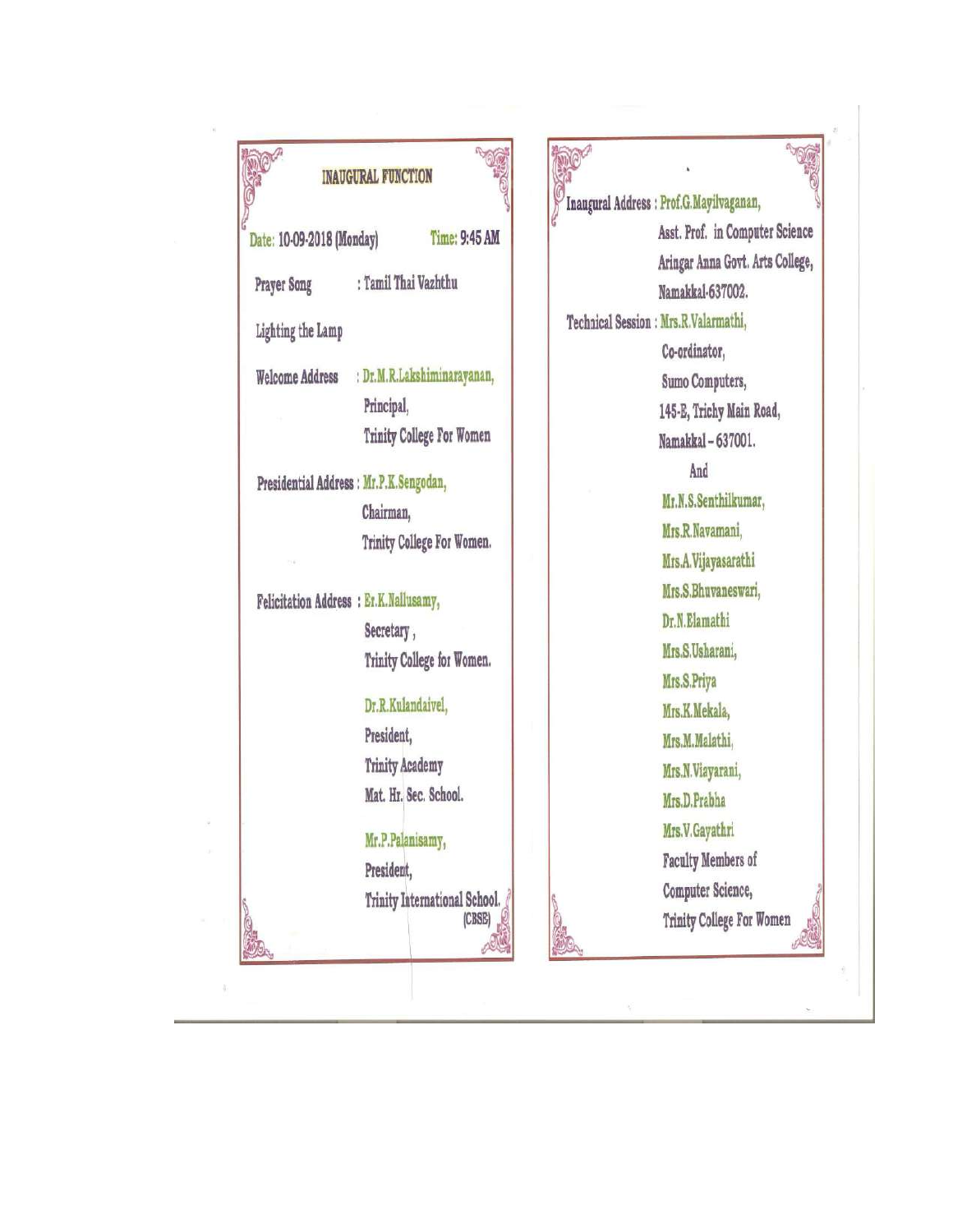